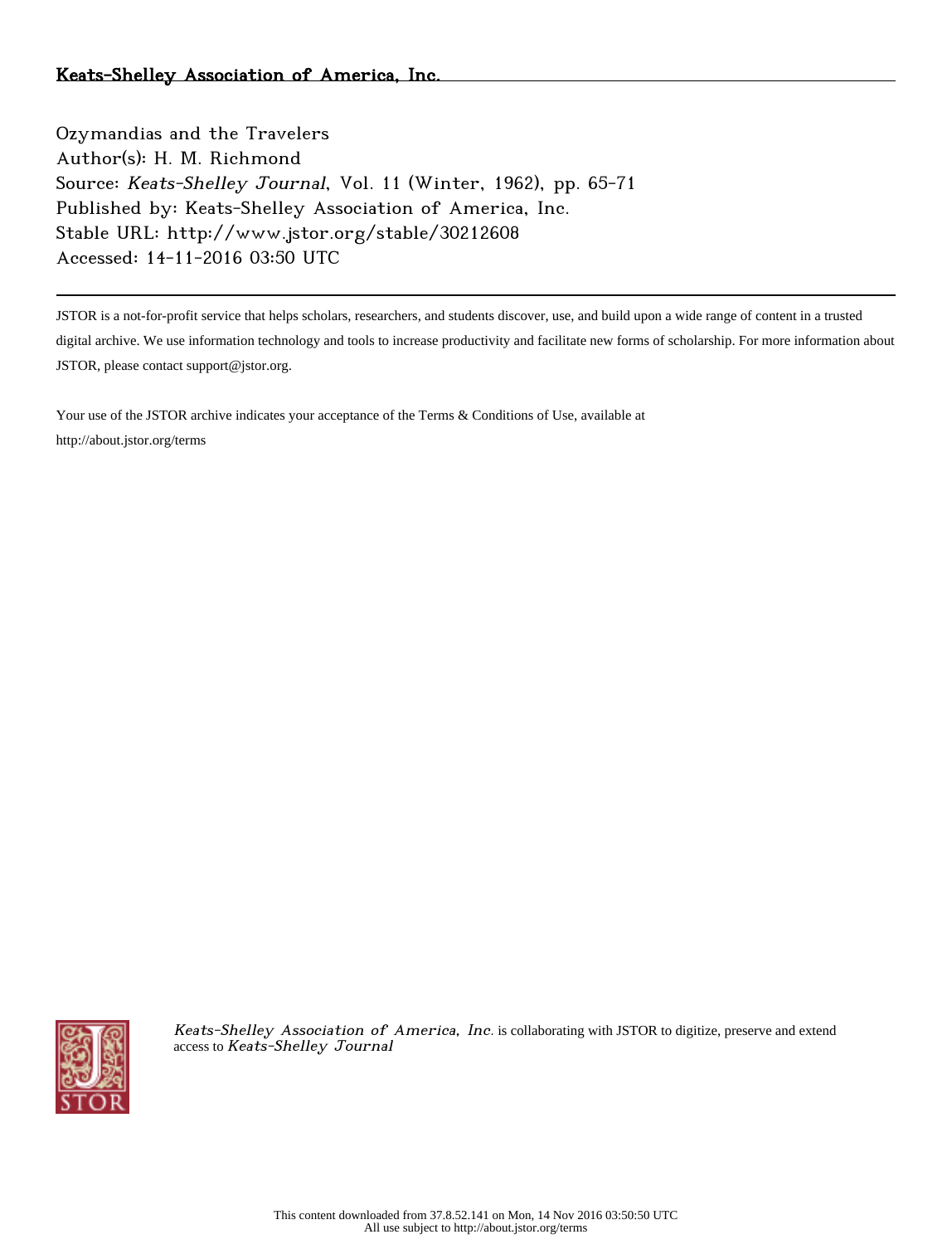## Ozymandias and the Travelers

## By H. M. RICHMOND

THOUGH SHELLEY's sonnet Ozymandias is a familiar and impressive poem, its origin has eluded many attempts at definitive analysis, as Mr. Johnstone Parr's recent article in the Keats-Shelley Journal<sup>1</sup> illus trates. The poem's distinctive feature is the vivid visual impression created by the images of the ruined statue and the contrasted level sands of the desert. These images have the dramatic, dreamlike simplicity of those thrown up by the subconscious in the surrealist paintings of Salva dor Dali. Scholars have sought for possible sources for Shelley's effects chiefly in historical accounts where the poet might have found precise descriptions of the statue and its site. Mr. Parr concludes that these researches have so far failed to provide a convincing source, and he supposes therefore that there must exist some as yet undiscovered ac count on which Shelley drew.

 However, it may be that such a source does not take the form expected and that it is this unexpected nature rather than any inaccessi bility of the material which is the real difficulty facing scholars. We must beware, for example, of too factual an interpretation of the poem's images. Shelley's wife reminds us of the impact of creative processes on historical fact in her preface to Frankenstein, written thirteen years after the sonnet: "Everything must have a beginning.... The materials must in the first place, be afforded.... Invention consists in the capacity of seizing on the capabilities of a subject, and in the power of molding and fashioning ideas suggested to it."<sup>2</sup> A source for the sonnet need hardly show a close correspondence with Shelley's description, for a work of art is not based on principles of archeological science. It will be no surprise if Shelley proves to have been guided by his own tastes rather than historical fact in developing his images.

 The first step in identifying a source for the sonnet is thus to dis cover the process of its creation. The fullest account appears to be that in the edition of Shelley's works by R. Ingpen and W. E. Peck:

 1. J. Parr, "Shelley's Ozymandias," K-SJ, VI (1957), 31-35. 2. Mary Shelley, Frankenstein (London, 1957), p. 8.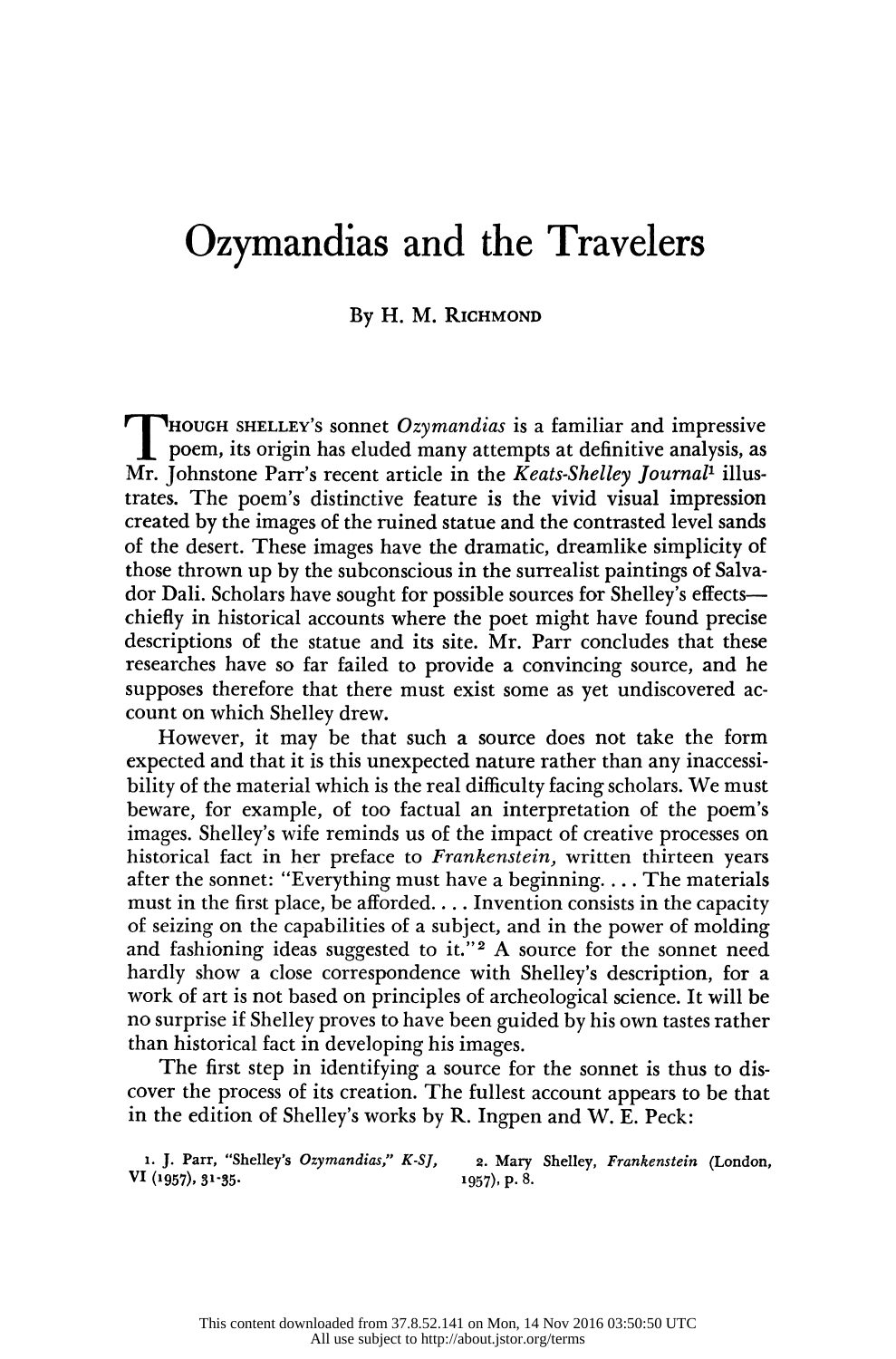The result of a sonnet competition between Shelley and Horace Smith, who had been reading together Diodorus Siculus (probably in Booth's trans lation, a ed., 1721). The epitaph: "My name is Ozymandias," etc. is copied rather closely from Diodorus; though Shelley and Smith chose to give the Egyptian soverign the Greek name of Ozymandias. Shelley's sonnet was first published in The Examiner, January 25, 1818, p. 53; Smith's a week later (Feb. 1, 1818, p. 73), with this note by Smith: "To the Editor of The Ex aminer, Sir,—The subject which suggested the beautiful Sonnet, in a late number, signed 'Glirastes,' produced also the enclosed from another pen, which, if you deem it worthy insertion, is at your service.—H. S." Smith's sonnet was reprinted under a different title, "On a Stupendous Leg of Gran ite Found in the Desert," in his Amarynthus, the Nympholept, and Other Poems, 1821.3

 This account is, however, faintly misleading because Diodorus, him self a Greek, uses the name Ozymandias; and there is, therefore, nothing worthy of comment in the use of this form by Shelley. Further, Mr. Parr suspects "that the arrogant epitaph of Ozymandias had become virtually a commonplace"4 and Shelley's version of the epitaph is therefore not necessarily derived directly from the ultimate source for it, in Diodorus. Lastly the later title of Smith's poem is misrendered: "found" has been substituted for the phrase "discovered standing by itself." The last detail is the most interesting, for the correct title stresses the discrepancy between Smith's statue and Shelley's. This discrepancy reinforces the idea that the subject, with the exception of the inscription, was a vague and fictitious one derived from the authors' own imaginations. Di odorus' history, at least, affords justification for this view, for there is no reference to any impairment of the statue in any part of the relevant description:

 ... beside the entrance are three statues, each of a single block of black stone from Syene, of which one, that is seated, is the largest of any in Egypt, the foot measuring over seven cubits. .. . And it is not merely for its size that this work merits approbation but it is also marvelous by reason of its artistic quality and excellent because of the nature of the stone, since in a block of so great a size there is not a single crack or blemish to be seen. The inscription upon it runs "King of Kings am I, Ozymandyas. If any would know how great I am and where I lie, let him surpass my works."5

 The only aspects of this account which suggest Shelley's sonnet are the inscription and the excellence of the sculpture. If we believe Diodorus to be the source there is thus every incentive to agree with the

 3. The Complete Works of P. B. Shelley, ed. R. Ingpen and W. E. Peck (London, 1927), II, 415.

 4. K-SJ, VI, 34- 5. Diodorus of Sicily, Loeb ed., trans. C. H. Oldfather (London, 1933), I, 167.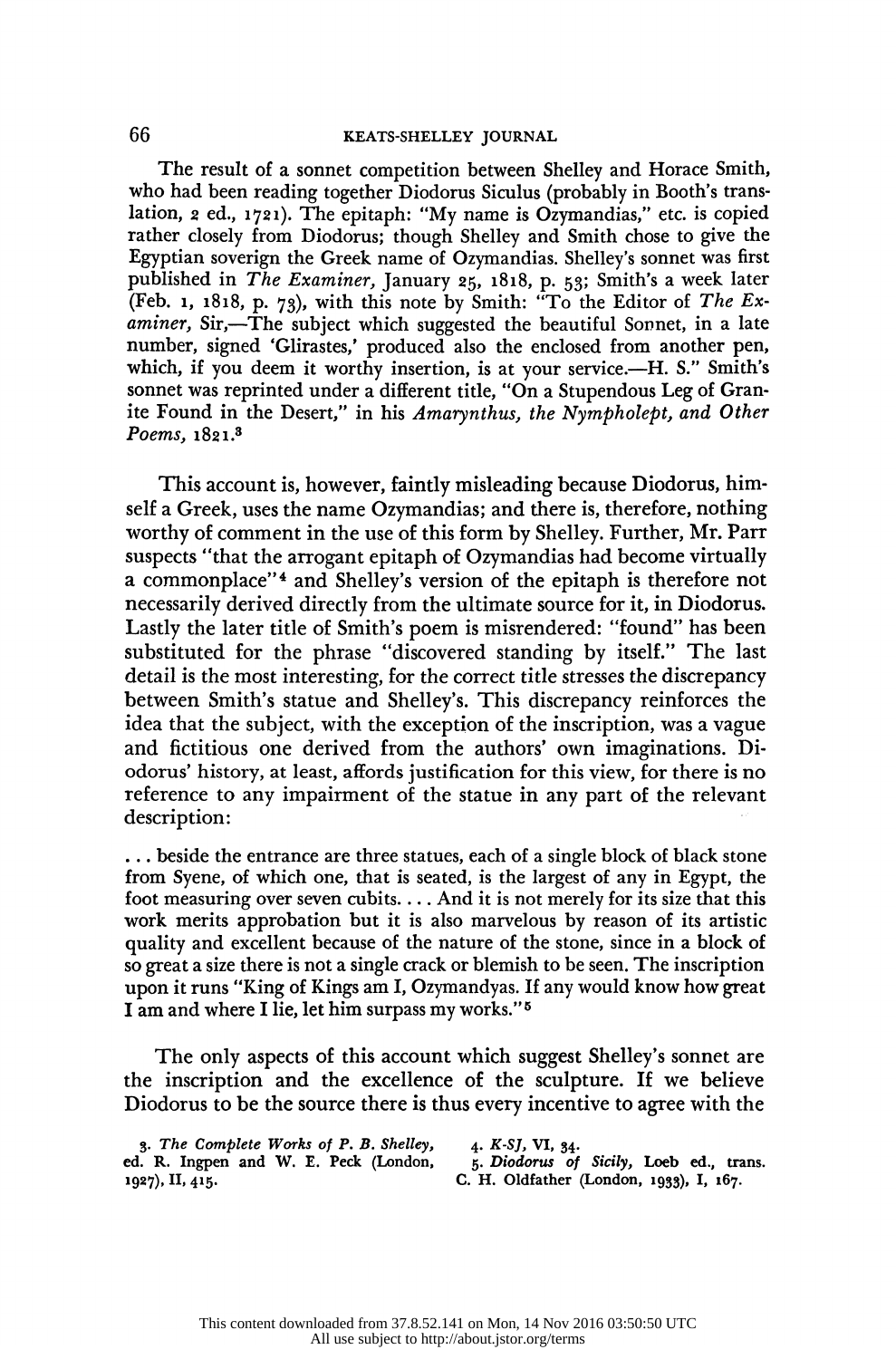recognition of Shelley's creativity shown by Mr. D. W. Thompson in writing: "The face in the sonnet is not that of an Egyptian king, but that of Shelley's tyrant, a Godwinian monarch whose character has been ruined by court life."<sup>6</sup> However, Mr. Thompson is concerned only to explain the lack of a suitable head in the source which he prefers. It might be suggested that if Shelley could invent a head, there is no reason why he could not invent the whole ruin. The hubris of the in scription transcribed by Diodorus coupled with Shelley's own loathing for Caesarism would naturally suggest the probable ultimate condition of such a statue.

 It soon appears that Shelley must certainly have drawn on his own fancy at least to some extent, when we look for alternative sources to Diodorus. Mr. Parr observes that, "No other ancient or classical his torian-Herodotus, Strabo, Pausanias, Thucydides, Xenophon, Arrian, Tacitus, or Pliny—mentions Ozymandias or his statue."<sup>7</sup> As for modern accounts of the statue, they are scarcely more rewarding, as Mr. Parr's careful documentation demonstrates. The statue is clearly identifiable but,

 ... all that remained in Shelley's day was a half torso [the upper half], a mutilated head, and a part of a foot. In Shelley's day the face of the head was so obliterated that no one could have discerned a "frown," a "wrinkled lip," or a "sneer of cold command." And rather than "Two vast and trunkless legs" there were no legs at all. The vainglorious epitaph-"on the pedestal" says Shelley--was apparently not on the remains of the statue in Shelley's day and even if it had been no one could have read it in 1818 because Egyp tian hieroglyphics were not understood until Champollion deciphered the Rosetta Stone in 1822.8

 This summary of the situation appears to constitute a firm refuta tion of the historicity of Shelley's description, and it is hardly surprising that Mr. Parr observes, of the material available to Shelley, "I have re examined all of these possible sources, and many more besides, with very little conviction that Shelley's account came from any of them."9 In fact, it seems almost impossible that there should exist any historical account matching Shelley's poem. The best that we can hope to find is something which would provoke the sonnet in its present form. If we keep this in mind we shall find at least one narrative of interest among those mentioned by Mr. Parr, though it is not a work that he has been able to examine in its original form.

 While Shelley's own attribution of his inspiration to a "traveller" should encourage us to feel that a definite source may exist, we must

 6. D. W. Thompson, "Ozymandias," PQ, XVI (1937), 59-64. 7. K-SJ, VI, 32.

 8. The same, pp. 32-33. 9. The same, pp. 33-34.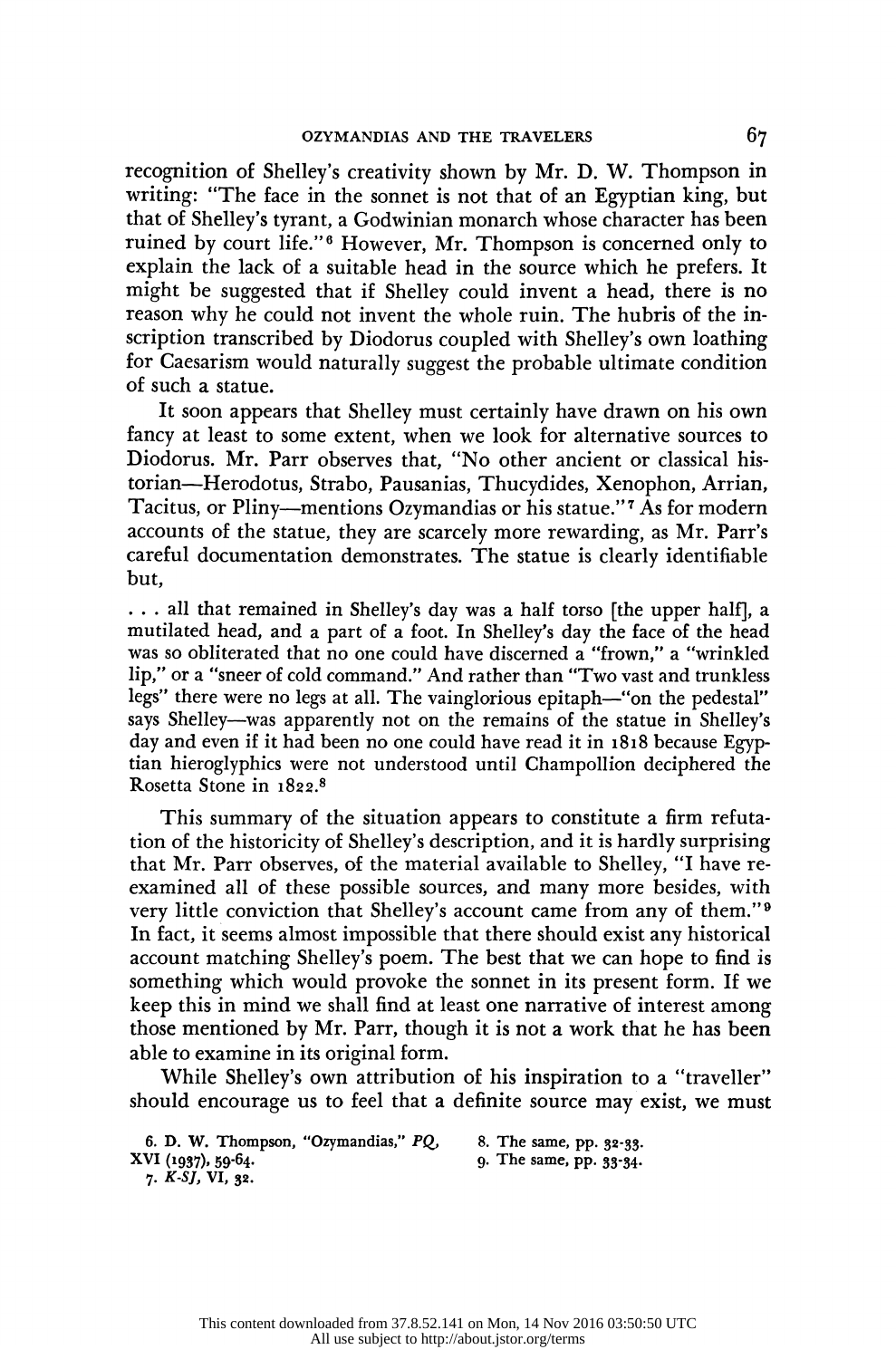## 68 KEATS-SHELLEY JOURNAL

 also take into account Mr. Parr's expectation that "his information came from some source which misrepresented the facts."<sup>10</sup> Unfortu nately all too many of the post-classical descriptions of Thebes are hope lessly confused. The worthy Dr. Pococke, for example, a clergyman addicted to travel, wrote an account of the tomb of Ozymandias only a few decades before Shelley's birth, which runs as follows (following Diodorus closely):

 At the entrance [of the sepulchre] he mentions three statues, each of one stone the work of Memnon Sicnites, who doubtless was a very famous sculp tor; one of them was sitting, and the largest in Egypt, the foot being ten feet and a half long. He makes mention of many other particulars of the statues, and especially the very remarkable inscription that was on this vast colossus. "I am the King of Kings, Ozymanduas: If any would know how great I am, and where I lie, let him exceed the works which I have done." This statue, without doubt, has been broken to pieces and carried away, as there is not the least sign of it. $11$ 

 If Shelley read Pococke, he would therefore find no statue left at all. He would find, further, that the supposed site of the vanished statue was backed by a structure "now about fifty-four feet above the ground." Even the correct site of the statue, which Pococke later incidentally mentions, is ringed with massive ruins. To Shelley's "expressionistic" setting for his ruin we can thus find no possible resemblance in fact, or even in a wildly erratic source. If we are not looking for absolute cor respondencies, however, Pococke does offer us some noteworthy ma terial. There are several interesting details—the inscription; the word "colossus"; and the impression of utter destruction ("not the least sign of it"), which might suggest Shelley's more absolute "Nothing beside remains." More important is the unexpectedly firm identification and appreciation of the sculptor "Memnon Sicnites, who doubtless was a very famous sculptor." Diodorus, according to Oldfather's translation, makes no explicit reference to the sculptor, but Booth's version (the one available to Pococke and Shelley) follows the old-fashioned text and renders the passage which Oldfather translates "of black stone from Syene" as "the workmanship of Memnon of Sienitas." $12$  It is interesting to see how Pococke's elaboration of this name, which is missing from most accounts, affords a precedent for Shelley's sculptor who "well those passions read."

 Pococke's descriptions are, in fact, a test case for the identification of possible sources for Shelley's Ozymandias. We have already seen that

lo. The same, p. 35.

 11. R. Pococke, A Description of the East, and Some Other Countries (London, 1743), I, 107.

 12. The Historical Library of Diodorus the Sicilian, trans. G. Booth (London, 1700), p. 24.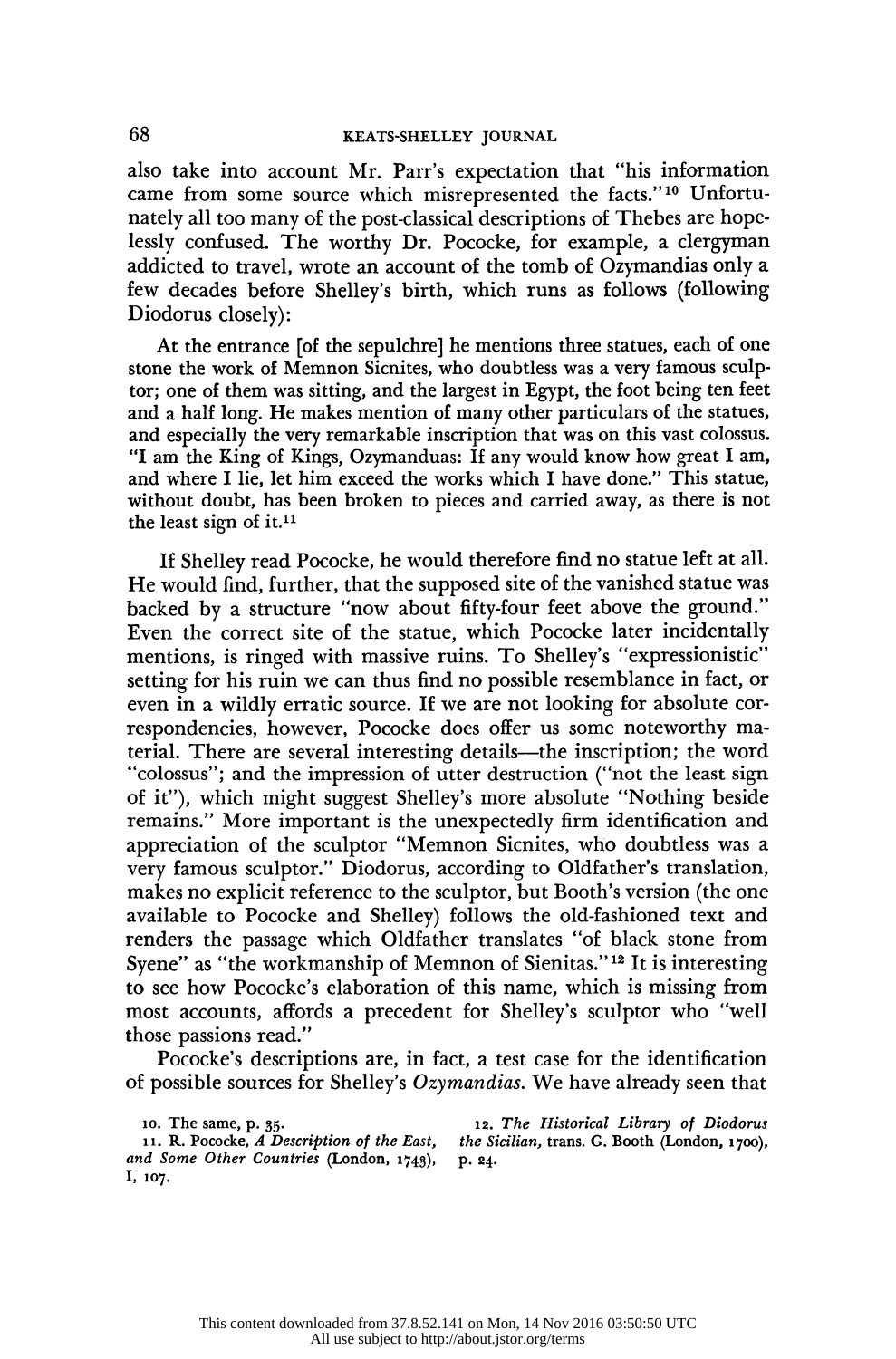they afford no possible basis for a literal transcription by Shelley, but if we examine the central part of Pococke's chapter on Thebes attentively it soon appears that he is an ideal candidate for the role of the "travel ler." The decisive evidence in favor of this was not apparently available to Mr. Parr. Even a casual reader of the first edition of Pococke's travelogue will be struck by the liberal, not to say excessive, number of illustrations supplementing the author's prose account. These are wholly missing from Pinkerton's later edition consulted by Mr. Parr,<sup>13</sup> but they reinforce the suggestiveness of the prose considerably. For example, after reading the inscription taken from Diodorus, our eye would naturally, in the first edition, be caught by another reference to Ozymandias on the opposite page, which bears several illustrations. The plate in question is described as "the upper part of a statue of Ozyman duas at Thebes." This bust is shown full face and lying deeply sunk in the sand to above the breast, so that the head and shoulders alone emerge, just as Shelley's fragment might appear. The illustration is crude but the face is indeed cold and brutal. The identification of the bust may be another of Pococke's mistakes, for he fulfills all too well Mr. Parr's prediction of an erratic reporter as Shelley's source, but the care ful reader will no doubt be reminded of another reference by Pococke only a few pages earlier to yet a third statue, clearly the one which modern archeologists consider to be that mentioned in Diodorus' his tory. On page 101 Pococke observed of this statue:

 There are ruins of a pyramidal gate to the south of this building, and of a very large colossal statue; it is broken off about the middle of the trunk, the head is six feet broad.

 It would be possible to associate the upper part of this broken statue, whose dimensions Pococke then gives, with the bust (actually lying fairly close to it) which is illustrated six pages later. There is another important feature about Pococke's description of the broken statue on page 101. Most other accounts make quite clear the condition of this fallen colossus, saying that the face had been obliterated and no legs were left, but from Pococke's description it would be natural to imagine that the legs were still standing and that the face was as intact as that of the later illustrated bust.

 Illustrations play an important part in correlating another interest ing statue described by Pococke with those which we have already noted, and in turn with Shelley's sonnet. Apparently there is a famous statue of Memnon standing at some distance from Thebes, on the plain sur rounding the city. The site of this sculpture encouraged Mr. D. W. Thompson to assert in his article that this must in fact be the statue that

13. K-SJ, VI, 32.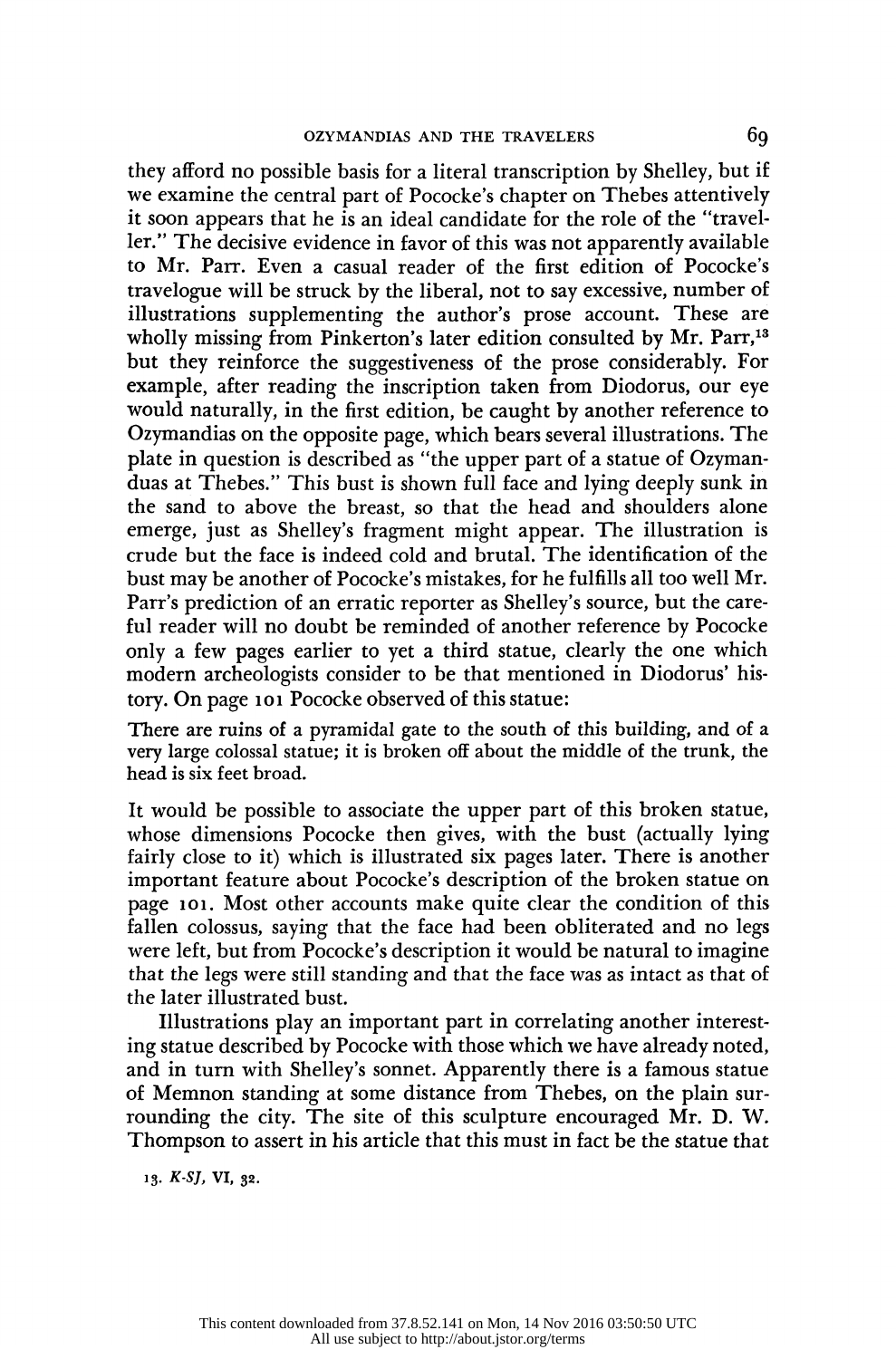## 7O KEATS-SHELLEY JOURNAL

 Shelley is talking about. Mr. Thompson is probably right in thinking that facts about this statue have contributed to Shelley's necessarily composite image, but the account Mr. Thompson favors as a source hardly affords the additional material (such as the illustrated bust of Ozymandias) that we find in Pococke's book. In Pococke the Memnon statue is significantly described in the very paragraph following the author's quotation from Diodorus of the vainglorious inscription (on page 107). Pococke says:

 The statue to the north has been broken off at the middle above the arms, that lie on the hams; [he gives a few details implying obscurely that the statue has been rebuilt and continues].... On the pedestal of the imperfect statue is a Greek epigram, and on the insteps and legs, for about eight feet high, are several inscriptions in Greek or Latin, some being epigrams in honour of Memnon.

 Thus in the same section of the book appear the epitaph, a drawing of the bust of Ozymandias, and a statue with a Greek (and therefore intelli gible) inscription on its pedestal. But this is not all. Pococke devotes three full page plates to the statue of Memnon on the plains. Plates 38 and 39 (between pages 104 and 105 and therefore just before the tran scription of the epitaph) display the inscriptions carved on the legs of this colossus since classical time by passing travelers. Each of these rough sketches presents an almost life size portrayal of a single gross leg in complete isolation, with the inscriptions marked neatly in. These ugly images are a very suitable source for a nightmarish vision of stu pendous legs-yet since the plates are separate it would be as natural for a poet to write of one of them as of both. Thus there would be no difficulty in explaining how Shelley, more ingeniously drawing on several elements of Pococke's chapter, chose to write of both legs, while Smith, less imaginative, focussed on one only.

One other plate is of interest—number 29 (facing page 96). This confirms the interest of Mr. Thompson's observations by showing the now desert site of Thebes. Small villages appear at the extreme left and right with traces of ruins at the foot of distant mountains. The artist has chosen a remote perspective to enhance the desolation of the pros pect. The foreground is level desert except for two completely isolated statues (one being the Memnon of the "legs"). These are situated far from any interruption in the level surface of the plain, just as were the statues of Shelley and Smith.

 Within a few pages of Pococke's chapter on Thebes we have now found Diodorus' inscription; an apparent example of the total destruc tion of a megalomaniac monument; praise of a famous sculptor of Ozymandias; no less than two statues broken "about the middle of the trunk," one apparently still standing like Shelley's figure, and one bear